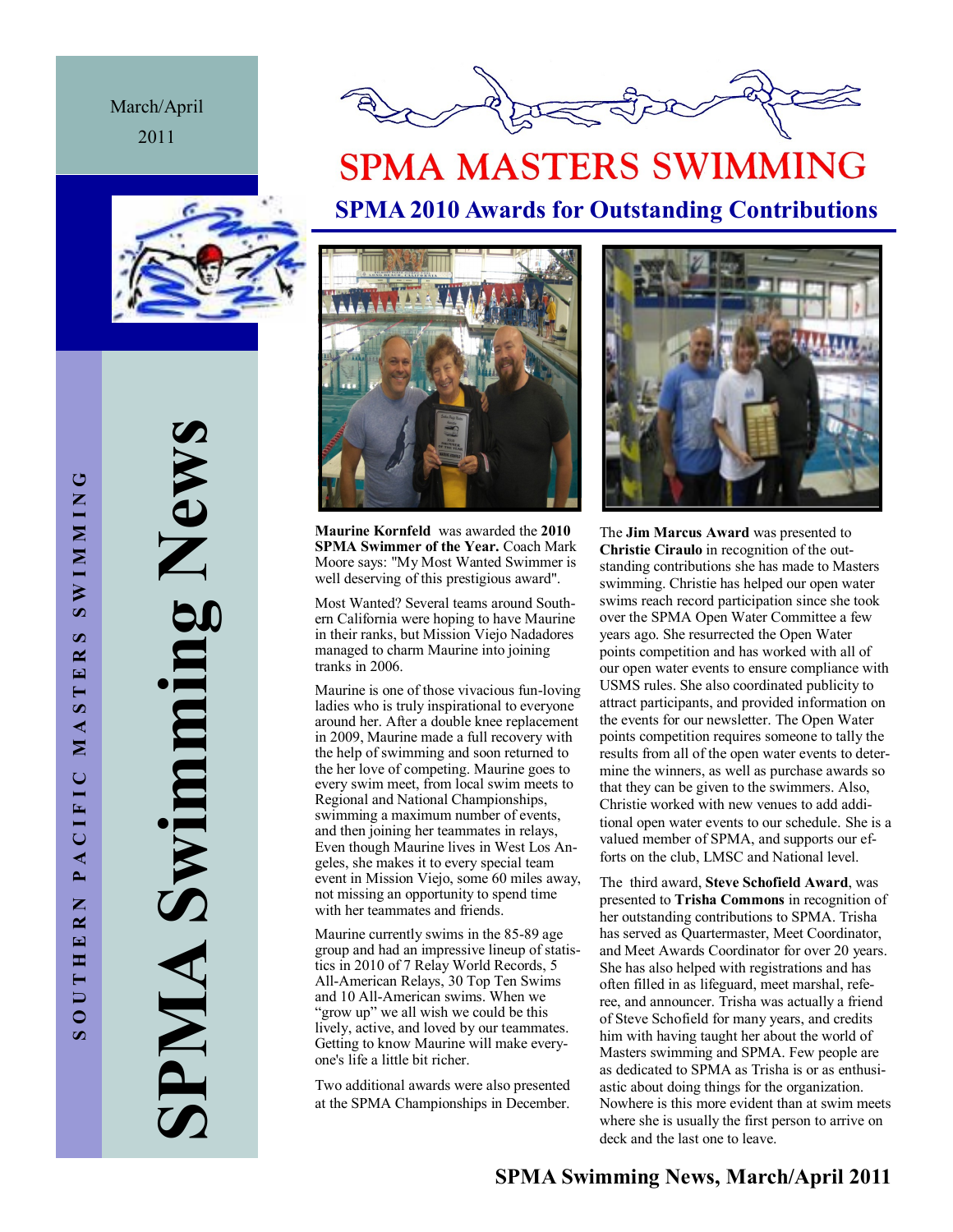#### **SWIM FOR LIFE**

**SAN LUIS OBISPO, SANTA BARBARA (North) and KERN** ATASCADERO: Team KMAN Jennifer Glenesk (805) 610-7573jglenesk@charter.net, www.teamkman.org ATASCADERO: No. SLO Masters Kass Flaig (805) 704-9797, kassflaig@hotmail.com, www.c2multisport.com BAKERSFIELD: Gold Wave Masters Chris Hansen (661) 654-2327; chansen 6@csub.edu<br>BAKERSFIELD Swim Club Chris Hansen Chris Hansen (661) 654-2327; chansen 6@csub.edu BAKERSFIELD Swim Club<br>BAKERSFIELD Aquatics Club Charles Pike (661) 395-4663, bakersfieldsaquatics@yahoo.com, www.bakersf BAKERSFIELD Aquatics Club<br>
Charles Pike (661) 395-4663, bakersfieldaquatics@yahoo.com, www.bakersfieldaquatics.org<br>
Frank Piemme (805) 735-7574, conniefrank@yerizon.net LOMPOC: Lompoc's Other Swim Team Frank Piemme (805) 735-7574, conniefrank @verizon.net<br>
PASO ROBLES: North County Aquatics Namey Sznejkowski (805) 238-5591, betco@yahoo.com, PASO ROBLES: North County Aquatics Nancy Sznejkowski (805) 238-5591, betco@yahoo.com, www.northcountyaquatics.org<br>Philip Yoshida (805) 543-9515, office@sloswinclub.org, www.sloswinclub.org SAN LUIS OBISPO Masters **SAN LUIS OBISPO Masters** Philip Yoshida (805) 543-9515, office@sloswimclub.org, www.sloswimclub.org<br>Philip Yoshida (805) 781-3488 x 17, sloaquatics@kennedyclubs.com, www.kenn SAN LUIS OBISPO: Kennedy Club Masters Linda Stimson (805) 781-3488 x 17, sloaquatics@kennedyclubs.com, www.kennedyclubs.com<br>SANTA MARIA: Santa Maria Swim Club Mike Ashmore (805) 928-9655, santamariaswim@verizon.com, www.sa Mike Ashmore (805) 928-9655, santamariaswim@verizon.com, www.santamariaswim.net **SANTA BARBARA (South) and VENTURA** Martin Armstrong (805) 794-5525, kelpbedd@yahoo.com, www.ciymca.org CARPINTERIA: Channel Island Vic Anderson (805) 403-5425, delphis13@msn.com, channelislandmasters.blogspot.com OJAI: Ojai Masters The Theorem and The Rick Goeden (805) 646-6884, theswimguy@sbcglobal.net<br>
SANTA BARBARA Aquatics Club<br>
Gregg Wilson (805)252-6469, sbacmasters@gmail.com, w SANTA BARBARA Aquatics Club Gregg Wilson (805)252-6469, sbacmasters@gmail.com, www.sbaquatics.com<br>SANTA BARBARA: UCSB Masters Mass and Maya Higashijima (805) 893-2505, ucsbmasters@gmail.com SANTA BARBARA: UCSB Masters Naya Higashijima (805) 893-2505, ucsbmasters@gmail.com<br>SANTA BARBARA Masters SANTA SES Swim Office (805) 966-9757, swimoffice@sbswim.org SANTA BARBARA Masters SB Swim Office (805) 966-9757, swimoffice@sbswim.org<br>SANTA BARBARA: Oceanducks Emilio Casanueva (805) 637-8331, emilio@zapallar.net SANTA BARBARA: Oceanducks Emilio Casanueva (805) 637-8331, emilio@zapallar.net THOUSAND OAKS: Conejo Simi Aquatics Jon Irwin (310) 658-7276, jirwin@earthlink.com, www.csaswim.com<br>THOUSAND OAKS: Conejo Valley Multisport Masters Nancy Kirkpatrick-Reno (818) 469-9972, nancy@enkinvestments.com THOUSAND OAKS: Daland Masters Kevin Lane (818) 917-6930, klane1956ct@sbcglobal.net, www.dalandswim.com<br>THOUSAND OAKS: South Coast Aquatics Matt Warshaw (805) 660-2082, matt@southcoastaquatics.com, www.southcoasta VENTURA COUNTY Masters Jason York (408) 821-5600, jason.e.york@gmail.com, www.buenaventuraswimclub.org VENTURA: Rio Mesa Masters Toby Petty (805) 642-6674, tonthego00@sbcglobal.net, www.riomesaswimclub.com **LOS ANGELES (North)** CLAREMONT: The Claremont Club John Ries (909) 625-6791, tccswim@hotmail.com<br>COVINA: Covina Aq. Assn: Masters Swimming Christine Maki (626) 641-5680, covinamastersswi COVINA: Covina Aq. Assn: Masters Swimming Christine Maki (626) 641-5680, covinamastersswimteam@yahoo.com L.A. Van Nuys: SCAQ Office (310) 390-5700, www.swim.net/scaq<br>
LANCASTER: Oasis Masters
SCAQ Office (310) 390-5700, www.swim.net/scaq LANCASTER: Oasis Masters Tom Otto (661) 948-0057, ottolfixit@hotmail.com<br>
PALMDALE: Canyons Aquatic Masters Tom Masters Jeff Conwell (661) 993-2868, jeffc@canyons.org, PALMDALE: Canyons Aquatic Masters Jeff Conwell (661) 993-2868, jeffc@canyons.org, www.canyons.org<br>PASADENA: Caltech Masters Jeff Conwell (661) 993-2868, jeffc@canyons.org, www.canyons.org PASADENA: Caltech Masters Suzanne Dodd (626) 449-7536, sdodd@ipac.caltech.edu<br>PASADENA: Rose Bowl Masters Chad Durieux (626) 564-0330, cdurieux@rosebowlaqua PORTER RANCH: Porter Valley Masters Matt Olaya (661) 305-9720, alphamaleswim@gmail.com, www.pvmasters.com SANTA CLARITA Masters Lance O'Keefe, lokeefe@santa-clarita.com, pool: (661) 250-3767 WALNUT: Faster Masters Swim Team Louis Boehle (909) 657-7758, louisboehle@mac.com **LOS ANGELES (Westside)** CALABASAS: City of Calabasas Masters Raine Kishimoto (818) 222-2782 x 110, lkishimoto@cityofcalabasas.com<br>EL SEGUNDO MASTERS City of El Segundo (310) 524-2700 x2738 EL SEGUNDO MASTERS<br>
HOLLYWOOD: Hollywood Wilshire YMCA<br>
Ricardo Espinoza (213) 639-7547, ricardo L.A. Pac Palisades, Santa Monica, Culver, Westwood, LMU L.A. WEST: UCLA Bruin Masters MALIBU Community Pool Swims Masters Molly Larson (310) 456-2489 x272, mlarson@ci.malibu.ca.us, www.ci.malibu.ca.us<br>WEST HOLLYWOOD Aquatics Molly Larson (310) 288-6555 (team hotline), info@wh2o.org, www.wh2o.org WOODLAND HILLS: Southwest Aq Masters Fred Shaw (818) 347-1637, swamfred@aol.com, www.swam.us **LOS ANGELES (Central and South)** CATALINA Channel Swimming Federation Carol Sing (619) 588-2677, swim@swimcatalina.org, www.swimcatalina.org<br>Carolynaming Los Angeles Matter of Matt Harrigan, matt@swimmingla.com or Andy Copley, andy@swimmingla.com L.A. Echo Park and USC: SCAQ SCAQ Office (310) 390-5700, www.swim.net/scaq<br>
L.A. MID-WILSHIRE: Meridian Swim Club Vanessa Mesia (310) 729-2971, vanessamesia@sbc L.A.: Los Angeles Athletic Club Masters Vanessa Mesia (310) 729-2971, vanessamesia@sbcglobal.net, www.laac.com<br>L.A.: Pool Open Water General Company of Cerry Rodrigues (310) 432-3683, coachgerry@yahoo.com SOUTH GATE Masters Swim Team Patricia Mitchell (323) 563-5446, pmitchell@sogate.org **LOS ANGELES (South Bay and East County)** CARSON/LOS ALAMITOS: Long Beach Grunions Yuji Utsumi, (562) 252-0220, info@lbgrunions.com, www.lbgrunions.com LA MIRADA: La Mirada Armada <br>
LONG BEACH: Alpert JCC Sascha Bryon-Zwick (562) 426-7601 x1035, sbryanzwick@alpertjcc.org, www. LONG BEACH: Long Beach Masters Swim Cindy Summers (562) 416-6755, summers cm@hotmail.com<br>
LONG BEACH: Shore Aquatic Masters Companies (562) 644-3883, europeanhouse@aol.com, www LONG BEACH: Shore Aquatic Masters <br>
LOS ALAMITOS Masters Corey Lakin (562) 430-1073 x511, clakin@ci.los-alamitos.ca.us, www.ci.los-alam MANHATTAN BEACH: Magnum Masters Chuck Milam (310) 546-3601, cdmilam@hotmail.com, www.manhattancc.com<br>RANCHO PALOS VERDES: Zenith Aquatics Shari Twidwell (310) 947-1323, shari@zapswimming.com, www.zapswimming RANCHO PALOS VERDES: Zenith Aquatics Shari Twidwell (310) 947-1323, shari@zapswimming.com, www.zapswimming.com<br>TORRANCE : LA Peninsula Swimmers Debi Blair (310) 813-9656, info@lapsmasters.org, www.lapsmasters.org **INLAND EMPIRE**<br>**BEAUMONT Masters** CORONA: Circle City Aquatics Scott Gainey (949) 315-1013, coachgainey@gmail.com, www.ccaqswim.org<br>CORONA: Corona Aquatic Team Masters Scott Gainey (966) SWM-CRNA, coachsalvino@hotmail.com CORONA: Corona Aquatic Team Masters John Salvino (866) SWM-CRNA, coachsalvino @hotmail.com<br>RIVERSIDE: Riverside Aquatics Assn. Carrie Ridgway (951) 205-2268, info@raa-swim.org, www.raa RIVERSIDE: Riverside Aquatics Assn.<br>
TEMECULA: City of Temecula Masters<br>
Carrie Ridgway (951) 694-6410, gwen.willcox@cityoftemecula.org TEMECULA: City of Temecula Masters Gwen WIllcox (951) 694-6410, gwen willcox (2010)<br>TEMECULA Swim Club Guen Club Guen Bryan Davis (951) 285-2718, headcoach@temeculaswimclub.com, **ORANGE COUNTY**<br>ALISO VIEJO: Renaissance Club Sport FULLERTON: FAST Masters Team Bill Jewell (949) 466-6523, swimbill@sbcglobal.net, www.fastswim.org HUNTINGTON BEACH: Golden West Swim Club Cindy Lim (714) 397-0132, cindyhlim@msn.com, www.goldenwestswimclub.com IRVINE Novaquatics<br>
IRVINE: UCI Masters<br>
IRVINE: UCI Masters<br>
Charlie Schober (949) 324-7946, ctschobe@uci.edu, www.masters.com IRVINE: UCI Masters **Charlie Schober (949) 824-7946**, ctschobe@uci.edu, www.masterswim.uci.edu<br>MISSION VIEJO Masters **Charlie Schoper (949) 233-6521**, swimoffice@mvnswim.org, www.mastersmvnsw MISSION VIEJO Masters Mark Moore (949) 233-6521, swimoffice@mvnswim.org, www.mastersmvnswim.org<br>Mark Desmond (949) 306-3599, markdesmond@highhopes.ws, www.pacificcoastaqua NEWPORT BEACH Lifeguard Association Jim Turner (949) 644-3046, jturner@nbfd.net, www.newportlifeguard.org<br>TUSTIN: SOCAL Aquatics com, www.socal TUSTIN: SOCAL Aquatics Comparent Steve Pickell (714) 356-7390, coachsteve@socalaquatics.com, www.socalaquatics.com<br>TORBA LINDA: East Lake Eagle Rays Mike Pawloski (714) 372-6273, bonuspak@earthlink.net **LAS VEGAS**<br> **HENDERSON Southern Nevada Masters** HENDERSON Southern Nevada Masters Frank Lowery (702) 400-2790, flowery 19@cox.net, www.lowerysmultisport.com<br>
LAS VEGAS: Las Vegas Masters Frank Lowery (702) 247-7788, heckerrealestate@hotmail.com LAS VEGAS: Las Vegas Masters victor Hecker (702) 247-7788, heckerrealestate@hotmail.com<br>LAS VEGAS: Swim Las Vegas victor victor victor victor (702) 498-2316. swimlasvegas@gmail.com

THOUSAND OAKS: Conejo Valley Multisport Masters Nancy Kirkpatrick-Reno (818) 469-9972, nancy@cnkinvestments.com, www.csaswim.com<br>THOUSAND OAKS: Daland Masters Kevin Lane (818) 917-6930, klane1956ct@sbcglobal.net, www.dalan Matt Warshaw (805) 660-2082, matt@southcoastaquatics.com, www.southcoastaquatics.com Chad Durieux (626) 564-0330, cdurieux@rosebowlaquatics.org, www.rosebowlaquatics.org Ricardo Espinoza (213) 639-7547, ricardoespinoza@ymcala.org<br>SCAQ Office (310) 390-5700, www.swim.net/scaq Erica Stebbins (310) 206-1787, estebbins@recreation.ucla.edu Bryan Libit (310) 288-6555 (team hotline), info@wh2o.org, www.wh2o.org L.A. MID-WILSHIRE: Meridian Swim Club Vanessa Mesia (310) 729-2971, vanessamesia@sbcglobal.net, www.meridiansportsclub.com<br>L.A.: Los Angeles Athletic Club Masters Vanessamesia (310) 729-2971, vanessamesia@sbcglobal.net, ww Gerry Rodrigues (310) 432-3683, coachgerry@yahoo.com HAWTHORNE: South Bay Swim Team Kathy Davids Gore (310) 643-6523, kdavids@socal.rr.com, www.southbayswimteam.org<br>LA MIRADA: La Mirada Armada LONG BEACH: Alpert JCC<br>
LONG BEACH: Long Beach Masters Swim<br>
Cindy Summers (562) 416-6755. summerscm@hotmail.com<br>
Cindy Summers (562) 416-6755. summerscm@hotmail.com LOS ALAMITOS Masters Corey Lakin (562) 430-1073 x511, clakin@ci.los-alamitos.ca.us, www.ci.los-alamitos.ca.us Debi Blair (310) 813-9656, info@lapsmasters.org, www.lapsmasters.org Christy Arwood (951) 769-2087, christy@nds-ca.net TEMECULA Swim Club Bryan Davis (951) 285-2718, headcoach@temeculaswimclub.com, www.temeculaswimclub.com<br>TucAIPA: Masters of Yucaipa and Branch Branch Branch Branch (951) 845-7458, ystcoach.jason@verizon.net, www.yucaipaswi Jason Bradbury (951) 845-7458, ystcoach.jason@verizon.net, www.yucaipaswim.org Alex Isaly (949) 643-6700, alex.isaly@clubsports.com, www.renaissanceclubsport.com/aliso-viejo COSTA MESA: Orange Coast Masters Swimming Anthony Iacopetti (714) 369-9555, aiacopetti@occ.cccd.edu, www.coastmastersswimming.com<br>COTO DE CAZA: Coyotes Todd Conrad (949) 858-4100 x257, cotocoyotes@gmail.com Todd Conrad (949) 858-4100 x257, cotocoyotes@gmail.com NEWPORT BEACH: Pacific Coast Aquatics Mark Desmond (949) 306-3599, markdesmond@highhopes.ws, www.pacificcoastaquatics.org<br>MEWPORT BEACH Lifeguard Association Mark Desmond (949) 644-3046, jturner@nbfd.net, www.newportlifegu Mike Pawloski (714) 372-6273, bonuspak@earthlink.net

LAS VEGAS: Swim Las Vegas <br>
LAS VEGAS: Viva Las Vegas Masters<br>
Melissa Gutierrez (702) 480-4321, mjvgutierrez@cox.net Melissa Gutierrez (702) 480-4321, mjvgutierrez@cox.net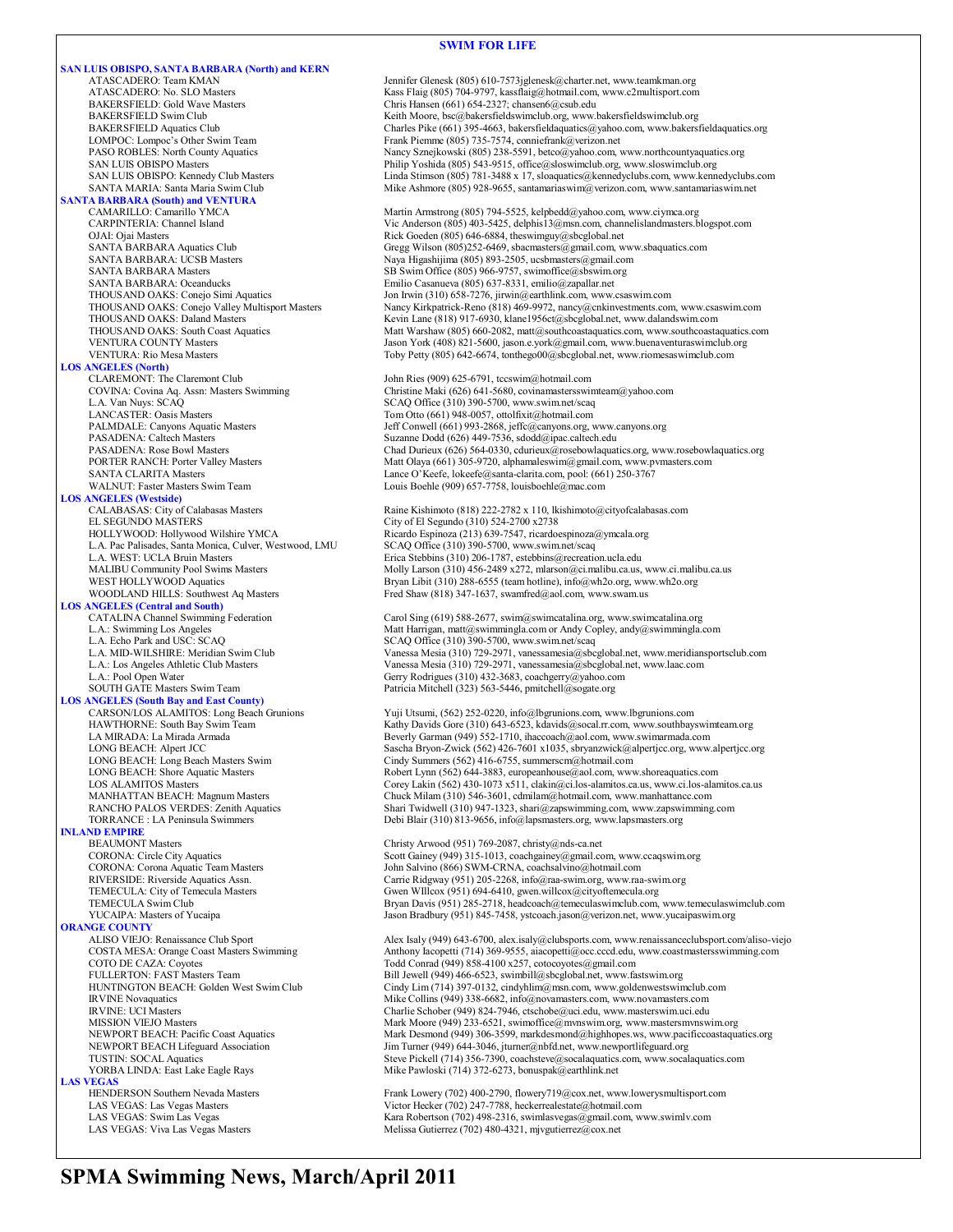# **Southern Pacific Masters Association**

*2011 Membership Form*

| Swimming, Inc. $&$<br>Southern Pacific<br><b>Masters Association</b><br>2011 Membership<br>City<br><b>Application</b><br>$\Box$ Renewal<br>CLUB (If left blank, you will remain with your previous club, or "unattached" if new) | Last Name<br><b>Mailing Address</b>                      | First Name<br>Date of Birth (required, must be 18 or over)                                                 | State<br>Age                                                           | Middle Initial<br>Zip<br>Gender      | Your name on this form and on meet entry forms must be identical.<br>Home Phone No.<br>Daytime or Cell Phone No.<br>Email Address (print in ALL CAPS)<br>Today's Date (must be after 11/1/10) |  |  |
|----------------------------------------------------------------------------------------------------------------------------------------------------------------------------------------------------------------------------------|----------------------------------------------------------|------------------------------------------------------------------------------------------------------------|------------------------------------------------------------------------|--------------------------------------|-----------------------------------------------------------------------------------------------------------------------------------------------------------------------------------------------|--|--|
|                                                                                                                                                                                                                                  |                                                          |                                                                                                            |                                                                        |                                      |                                                                                                                                                                                               |  |  |
|                                                                                                                                                                                                                                  |                                                          |                                                                                                            |                                                                        |                                      |                                                                                                                                                                                               |  |  |
|                                                                                                                                                                                                                                  |                                                          |                                                                                                            |                                                                        |                                      |                                                                                                                                                                                               |  |  |
|                                                                                                                                                                                                                                  |                                                          |                                                                                                            |                                                                        |                                      |                                                                                                                                                                                               |  |  |
|                                                                                                                                                                                                                                  |                                                          |                                                                                                            |                                                                        |                                      |                                                                                                                                                                                               |  |  |
|                                                                                                                                                                                                                                  |                                                          |                                                                                                            |                                                                        |                                      |                                                                                                                                                                                               |  |  |
|                                                                                                                                                                                                                                  |                                                          |                                                                                                            |                                                                        |                                      |                                                                                                                                                                                               |  |  |
| Check this box if you do not want any emails from USMS or SPMA, except regarding your registration.                                                                                                                              |                                                          |                                                                                                            |                                                                        |                                      |                                                                                                                                                                                               |  |  |
| I am a Masters coach                                                                                                                                                                                                             | $\Box$ I am a certified official                         |                                                                                                            |                                                                        | I would like to volunteer for SPMA   |                                                                                                                                                                                               |  |  |
| $\Box$ I am a member of YMCA                                                                                                                                                                                                     | $\Box$ I am a member of USA Triathlon                    |                                                                                                            |                                                                        | $\Box$ I am a member of USA Swimming |                                                                                                                                                                                               |  |  |
| <b>Annual Fee: \$44</b>                                                                                                                                                                                                          | $\mathbf S$                                              |                                                                                                            |                                                                        |                                      | "I, the undersigned participant, intending to be legally bound, hereby cer-                                                                                                                   |  |  |
|                                                                                                                                                                                                                                  |                                                          |                                                                                                            |                                                                        |                                      | tify that I am physically fit and have not been otherwise informed by a                                                                                                                       |  |  |
| <b>Optional Donations:</b>                                                                                                                                                                                                       |                                                          |                                                                                                            |                                                                        |                                      | physician. I acknowledge that I am aware of all the risks inherent in Mas-                                                                                                                    |  |  |
| $$1.00 (or $$ ) to SPMA                                                                                                                                                                                                          | $\mathbb{S}$                                             |                                                                                                            | ters Swimming (training and competition), including possible permanent |                                      |                                                                                                                                                                                               |  |  |
| $$1.00$ (or $$$ ) to USMS                                                                                                                                                                                                        |                                                          | disability or death, and agree to assume all of those risks. AS A CONDI-                                   |                                                                        |                                      |                                                                                                                                                                                               |  |  |
| \$<br><b>Endowment Fund</b>                                                                                                                                                                                                      |                                                          | TION OF MY PARTICIPATION IN THE MASTERS SWIMMING PRO-<br>GRAM OR ANY ACTIVITIES INCIDENT THERETO, I HEREBY |                                                                        |                                      |                                                                                                                                                                                               |  |  |
| $$1.00 (or $$ ) to the                                                                                                                                                                                                           |                                                          |                                                                                                            | WAIVE ANY AND ALL RIGHTS TO CLAIMS FOR LOSS OR DAM-                    |                                      |                                                                                                                                                                                               |  |  |
| International Swimming Hall \$                                                                                                                                                                                                   |                                                          | AGES, INCLUDING ALL CLAIMS FOR LOSS OR DAMAGES                                                             |                                                                        |                                      |                                                                                                                                                                                               |  |  |
| of Fame                                                                                                                                                                                                                          |                                                          | CAUSED BY THE NEGLIGENCE, ACTIVE OR PASSIVE, OF THE                                                        |                                                                        |                                      |                                                                                                                                                                                               |  |  |
|                                                                                                                                                                                                                                  |                                                          |                                                                                                            |                                                                        |                                      | FOLLOWING: UNITED STATES MASTERS SWIMMING, INC., THE                                                                                                                                          |  |  |
| <b>TOTAL ENCLOSED</b>                                                                                                                                                                                                            | S.<br>LOCAL MASTERS SWIMMING COMMITTEES, THE CLUBS, HOST |                                                                                                            |                                                                        |                                      |                                                                                                                                                                                               |  |  |
| Make check payable to SPMA,                                                                                                                                                                                                      |                                                          |                                                                                                            | FACILITIES, MEET SPONSORS, MEET COMMITTEES, OR ANY IN-                 |                                      |                                                                                                                                                                                               |  |  |
| Mail to:                                                                                                                                                                                                                         |                                                          |                                                                                                            | DIVIDUALS OFFICIATING AT THE MEETS OR SUPERVISING                      |                                      |                                                                                                                                                                                               |  |  |
| <b>SPMA</b><br>c/o Dan Wegner                                                                                                                                                                                                    |                                                          | SUCH ACTIVITIES. In addition, I agree to abide by and be governed by                                       |                                                                        |                                      |                                                                                                                                                                                               |  |  |
|                                                                                                                                                                                                                                  |                                                          | the rules of USMS."                                                                                        |                                                                        |                                      |                                                                                                                                                                                               |  |  |
| 3773 Price Ridge Ct<br>Las Vegas, NV 89147                                                                                                                                                                                       |                                                          | <b>Signature</b>                                                                                           |                                                                        | (required)                           |                                                                                                                                                                                               |  |  |

Benefits of 2011 SPMA Membership

The opportunity to meet and train with some of the most experienced coaches and swimmers in the area.  $\bullet$ 

The benefit of coaching and training with our member clubs throughout the country requiring USMS membership.

- The subscription to USMS SWIMMet, a or monthly swimming part dues is designated for the magazine subscription). A subscription to USMS Swimmer, a bi-monthly swimming publication which runs concurrently with your membership (\$8.00 of the annual
- Liability insurance for your club and meet sponsors.
- Think about your article and ask  $\mathcal{A}$  the picture supports if the picture supports if the picture supports if the picture supports if the picture supports in the picture supports in the picture supports in the picture Secondary accident insurance.  $\bullet$
- Borrowing privileges from the SPMA videotape and book library.  $\bullet$
- SPMA Swimming News, featuring up-to-date information on events occurring in our area and helpful articles on health and swimming. ٠ Caption describing picture or
- which you can consider  $\mathcal{L}$  and import into  $\mathcal{L}$ The privilege of participating in any SPMA or USMS sanctioned postal, pool, and open water events or clinics.
- Information and advice from the SPMA office to answer your swimming related questions or concerns.

*2011 USMS Registration is valid through December 31, 2011*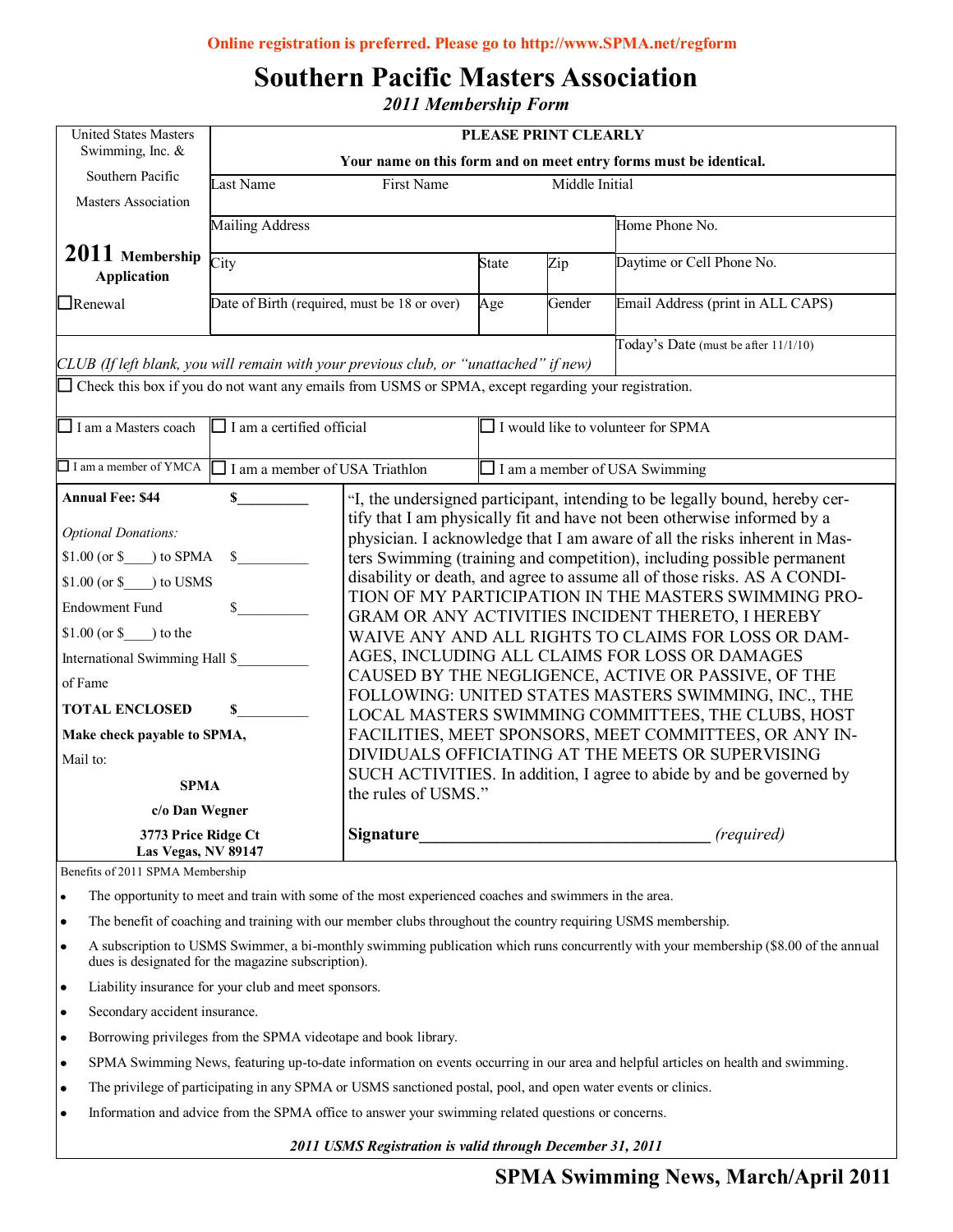# *Call for Nominations: 2010 SPMA Coach of the Year*

by Errol Graham

There are over 80 registered swim clubs within Southern Pacific Masters, with some teams lucky enough to have more than one coach. But only one coach is honored each year with the title "Coach of the Year". You can be instrumental in bringing that recognition to your coach.

The selection criteria for the award are as follows: the Coach of the Year is selected on the basis of inspirational and instructional qualities; club and individual accomplishments, including championships and national and world records; non-competitive club and individual accomplishments, including club size and growth, club participation, volunteering, and events run by the club; and the coach's service to SPMA and/or USMS, participation in clinics, and published works.

Even if your club is not a large one, you can still nominate that hard-working coach of yours who inspires you and motivates you to be a better swimmer. Many of the previously honored coaches come from smaller clubs.

To nominate your coach, provide a letter listing his or her accomplishments, and a maximum of four letters from your teammates supporting your nomination. Nominations should be submitted to the SPMA office by e-mail (pdf, Word, or text file) at [registrar@spma.net,](mailto:registrar@spma.net) and must be received no later than

April 15th, 2011. Total size for the file(s) must not exceed 1 MB per application. Please submit the application as one packet instead of numerous e-mails.

Please contact the SPMA office if you are not able to submit the application by e-mail or if you have any questions. The telephone number is (310) 564-6958.

## *SPMA Masters Swimming Records for SCM*

|                                                                  | Age | Club | Event               | Record           |  |  |
|------------------------------------------------------------------|-----|------|---------------------|------------------|--|--|
| Heckman, Dawn 33                                                 |     | ROSE | 800 Freestyle       | SPMA, Nat, World |  |  |
| McConica, Jim                                                    | 60  | VCM  | 200 Freestyle       | SPMA, Nat, World |  |  |
|                                                                  |     |      | 400 Freestyle       | SPMA, Nat, World |  |  |
|                                                                  |     |      | 800 Freestyle       | SPMA, Nat, World |  |  |
|                                                                  |     |      | 1500 Freestyle      | SPMA, Nat, World |  |  |
|                                                                  |     |      | 200 Backstroke      | SPMA, Nat, World |  |  |
| Piemme, Frank                                                    | 85  | LOST | 50 Freestyle        | SPMA, Nat        |  |  |
|                                                                  |     |      | 50 Breastroke       | SPMA, Nat        |  |  |
|                                                                  |     |      | 100 Breastroke      | SPMA, Nat        |  |  |
|                                                                  |     |      | 200 Breastroke      | SPMA, Nat, World |  |  |
|                                                                  |     |      | 100 Ind. Medley     | SPMA, Nat        |  |  |
|                                                                  |     |      | 200 Ind. Medley     | SPMA, Nat, World |  |  |
| Simonton, Rita                                                   | 92  | LOST | 50 Backstroke       | SPMA, Nat        |  |  |
|                                                                  |     |      | 100 Backstroke      | SPMA, Nat        |  |  |
| West, Steve                                                      | 38  |      | NOVA 200 Breastroke | SPMA, Nat, World |  |  |
|                                                                  |     |      |                     |                  |  |  |
| RELAY                                                            |     |      |                     |                  |  |  |
| Mixed 100+800 Freestyle Relay, ROSE                              |     |      |                     |                  |  |  |
| John Banks, Chad Durieux, Kathy Chung, Summer St Pierre, (World) |     |      |                     |                  |  |  |

# **Memories of Woody Bowersock** *by Jurgen Schmidt*

Woody Bowersock was a person who was able to bond a friendship almost immediately through his outgoing personality and his interest in you. I got to know Woody back in 1984 when I retired and moved to Irvine, California. I had been in Masters swimming since 1973 and so it was a natural to get to meet Woody at the local swimming meets.

Woody lived part of his early life in Wisconsin. He moved to California and retired as a principal in a school district in Orange County. At that time, he was living in Orange, California. When he came to meets, he always brought fruit from his trees in his back yard to give to his friends.

Several years later he sold his home and bought a unit in what is now Laguna Woods, California. In 1986, Woody talked me into joining his swim group. This is where I got to know some of the other swimmers and got to swim on some record-breaking relays. The team consisted of Woody, Ernie van Horne, Bill Shott, Brian Windship, Ed Allen, and me.

I moved out of the area in 1989, but still kept in touch with Woody. At the Santa Barbara meet each year, Woody's wife Vera and Reg Richardson's wife used to hand out the ribbon awards. They would let you know in no uncertain terms that you should pick up your ribbons when results were posted and not wait until the end of the meet. Several years later, Woody would bring his wife to the meets in a wheelchair which included going up to St. George, Utah for the Huntsman Senior Games. Woody was always a loving husband, and was always concerned about his wife's welfare. She later passed away and Woody re-married.

The last few years made it difficult for Woody to get up to St. George. Many people would ask about him since he had made such a good impression on all who attended and officiated because of his swimming ability and the records he broke. Whenever you saw Woody he always had a new joke to pass on to all he came in contact with. He was a dear friend and I will miss him. Woody lived a good life and was able to compete in swimming almost to the end. He was always a leader and an inspiration to all of us.



1913-2010

# **SPMA Swimming News, March/April 2011**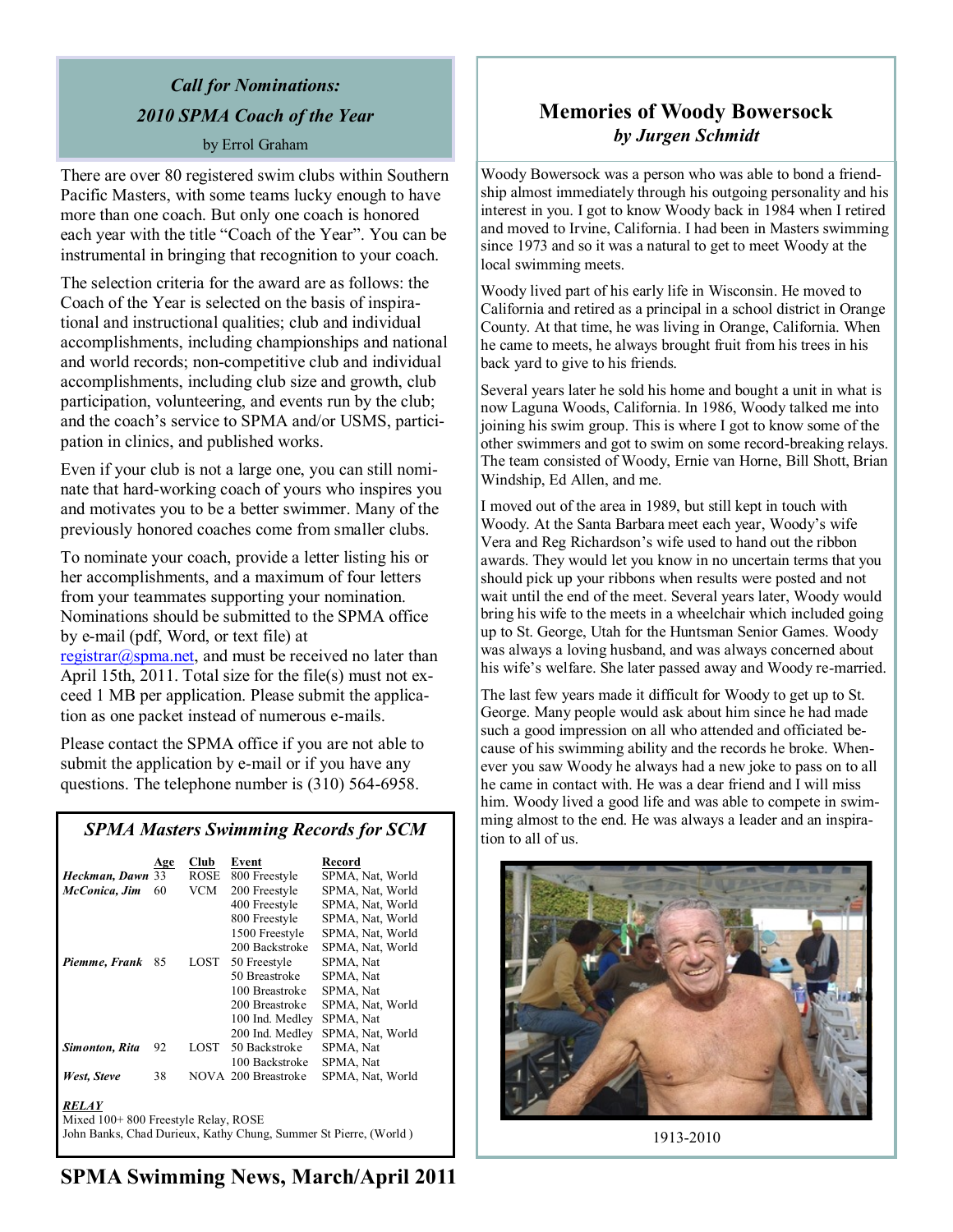# **Mission Viejo Masters**

## **SCY Swim Meet**

## **Sunday, March 20th, 2011**

#### **Sanction number: 331-005**

**Facility:** Mission Viejo Pool is an outdoor, 25-yd. by 50-m competition pool at the Marguerite Aquatic Center, 27474 Casa Del Sol, Mission Viejo.

**Directions:** From the north or south, take the I-5 Freeway to the Alicia Parkway exit in Mission Viejo. Go east (away from the ocean) to Trabuco Road. Turn right on Trabuco to Marguerite Parkway. Go left on Marguerite to Casa Del Sol, turn right onto Casa Del Sol, and turn into the driveway for pool parking. There will be no parking in the upper parking lot. No tennis parking on Marguerite allowed.

**Entries:** The pre-entry postmark deadline is Monday, March 14th. Deck registration is permitted. Deck entries will close at 8:00 a.m. for the 500 yd. Freestyle and 400 yd. Individual Medley, and at 10:30 a.m. for all other events. Age on March 20th determines age group for the meet. You must be at least 18 to compete. Swimmers are limited to 4 individual events.

**Seeding:** All events will be deck seeded slowest to fastest, by entered time. Check in is not required in order to be deck seeded, except swimmers must check in to swim the 500 and 1000 yd. Freestyle and the 400 yd. Individual Medley.

**Relays:** All relays will be deck entered on SPMA relay forms available at the meet. Relay fees are \$2.00 per relay due upon entry. For each relay swimmer who is not entered in individual events, a fee of \$10.00 and a signed liability release must be submitted with the relay entry.

**Awards:** Individual: SPMA ribbons for places 1 to 3. Relay: SPMA ribbons for first place.

**Entry Fees:** \$25.00 per swimmer flat fee. Deck entries allowed for a total of \$35.00.

**Checks payable to**: Mission Viejo Nadadores (MVN). Mail consolidated entry card, a copy of your 2011 USMS card, and check to: Mission Viejo Nadadores — Mark Moore, 25108-A Marguerite Parkway #391, Mission Viejo, CA 92692. **Questions:** Meet Director, Mark Moore (949) 489-1847; coach-

mark@mastersmvnswim.org.

**Snack Bar**: Hot and cold drinks, snacks, and food will be available for purchase.

### **Sunday, March 20, 2011 400 IM and 500 warm-up at 8:00 a.m. 500 starts at 8:30 a.m.**

- 1. 500 yd. Freestyle (check-in required)
- 2. 400 yd. Individual Medley (check-in required)

### **Additional warm-up after 400 IM**

**Event #3 will start no earlier than 11:00 a.m.**

- 3. 200 yd. Freestyle
- 4. 50 yd. Butterfly
- 5. 100 yd. Backstroke
- 6. **25 yd. Freestyle\***
- 7. 200 yd. Medley Relay (men, women, or mixed)
- 8. 200 yd. Individual Medley
- 9. 50 yd. Breaststroke
- 10. 100 yd. Freestyle

### 11**. 25 yd. Breaststroke\***

- 12. 100 yd. Butterfly
- 13. 50 yd. Backstroke
- 14. 200 yd. Freestyle Relay (men, women, or mixed)
- 15**. 25 yd. Butterfly\***
- 16. 100 yd. Breaststroke
- 17. 50 yd. Freestyle
- 18. **25 yd. Backstroke\***
- 19. 100 yd. Individual Medley
- 20. 200 yd. Fun Fin Relay
- 21. 1000 yd. Freestyle (check-in required)

# **\*25 yd. events are not recognized by USMS and will not be sub-**

### **mitted for Top Ten consideration.**

# **UCLA Bruin Masters**

### **SCY Swim Meet**

### **Sunday, April 3rd, 2011**

#### **Sanction number: 331-006**

**Facility**: Dirks Pool is an outdoor, 25yd by 52m competition pool. Eight additional lanes available for warm-up during competition. Located at Spieker Aquatics Center – 114 Easton Drive, Los Angeles, CA 90024.

**Directions & Parking:** Take the 405 Freeway to Sunset Blvd. Take Sunset east approximately 3/4 mile to Bellagio Road (just after the light at Veteran Blvd. and across from the Bel Air gate). Turn right into campus. Go to the stop sign, turn right and park in Lot 11. Pay the parking machine, \$7/day exact change, \$10/day otherwise. There is no parking in the lot by the pool; it is for UCLA permits only. NOTE: Parking enforcement does ticket on weekends. Walk left out of Lot 11 down the hill towards Sunset Canyon Recreation Center. Spieker Aquatics Center will be on the right adjacent to Sunset Canyon Recreation Center.

**Entries:** Online entries are preferred. Online entry deadline is 6:00 PM Pacific Time Saturday, April 2<sup>nd</sup>. The paper pre-entry postmark deadline is Saturday, March 26th. On deck registration is permitted. Deck entries for the 1000 yd. Freestyle will close at 8:30 a.m. and at 10:30 a.m. for all other events. Age on April 3rd determines age group for the meet. Swimmers are limited to four individual events plus relays. There will be a limit of 8 heats for the 1000 yd. Freestyle.

**Seeding:** All events will be deck seeded slowest to fastest by entered time, ages and sexes combined. Swimmers in the 1000 yd. Freestyle *must* check in to be seeded.

**Relays:** For each relay swimmer who is not entered in individual events, a fee of \$5.00 and a signed liability release must be submitted with the relay entry. No Charge for the 4 x 50 "T-shirt" relay. Each team member must swim with a T-shirt on. The shirt is exchanged from one swimmer to the next. Bring a T-shirt to use. This is quite a comical event and loads of fun.

**Awards:** Individual: SPMA ribbons for places 1 to 3. Relay: SPMA ribbons for first place.

Snack Bar: Food and swimming equipment vendors will be available for purchase adjacent to the pool.

**Entry Fees:** \$25.00 per swimmer flat fee. Deck entries and online entries after March  $26<sup>th</sup>$  are allowed for \$35.00 flat fee. For swimmers in relays only, the fee is \$5.00

**Checks payable to**: UC Regents, mail consolidated entry card, copy of your 2011 USMS card and check to: Bruin Masters Meet, PO Box 204, Lake Forest, CA 92609.

Questions: Meet Director: Robert Mitchell, [mitchellrobert@cox.net,](https://em.ucla.edu/owa/redir.aspx?C=319cd5fc5da34cef9e2f0f0fc55eb1c4&URL=mailto%3amitchellrobert%40cox.net) (949) 689-7946.

## **Sunday, April 3, 2011 1000 warm-up at 8:00 a.m.**

- **1000 starts at 9:00 a.m**. 1. 1000 yd. Freestyle **Additional warm-up after the 1000 Event #2 starts at 11:00 a.m.** 2. 200 yd. Butterfly 3. 200 yd. Individual Medley 4. 50 yd. Backstroke 5. 200 yd. Freestyle Relay (Men, Women, Mixed; deck enter) 6. 100 yd. Breaststroke 7. 200 yd. Freestyle 8. 50 yd. Butterfly 9. 100 yd. Individual Medley 10. 200 yd. Backstroke 11. 50 yd. Breaststroke 12. 50 yd. Freestyle 13. 100 yd. Butterfly 14. 200 yd. Medley Relay (Men, Women, Mixed; deck enter) 15. 400 yd. Individual Medley 16. 100 yd. Backstroke 17. 200 yd. Breaststroke 18. 100 yd. Freestyle
- 19. 4 x 50 yd. T-shirt Relay (deck enter)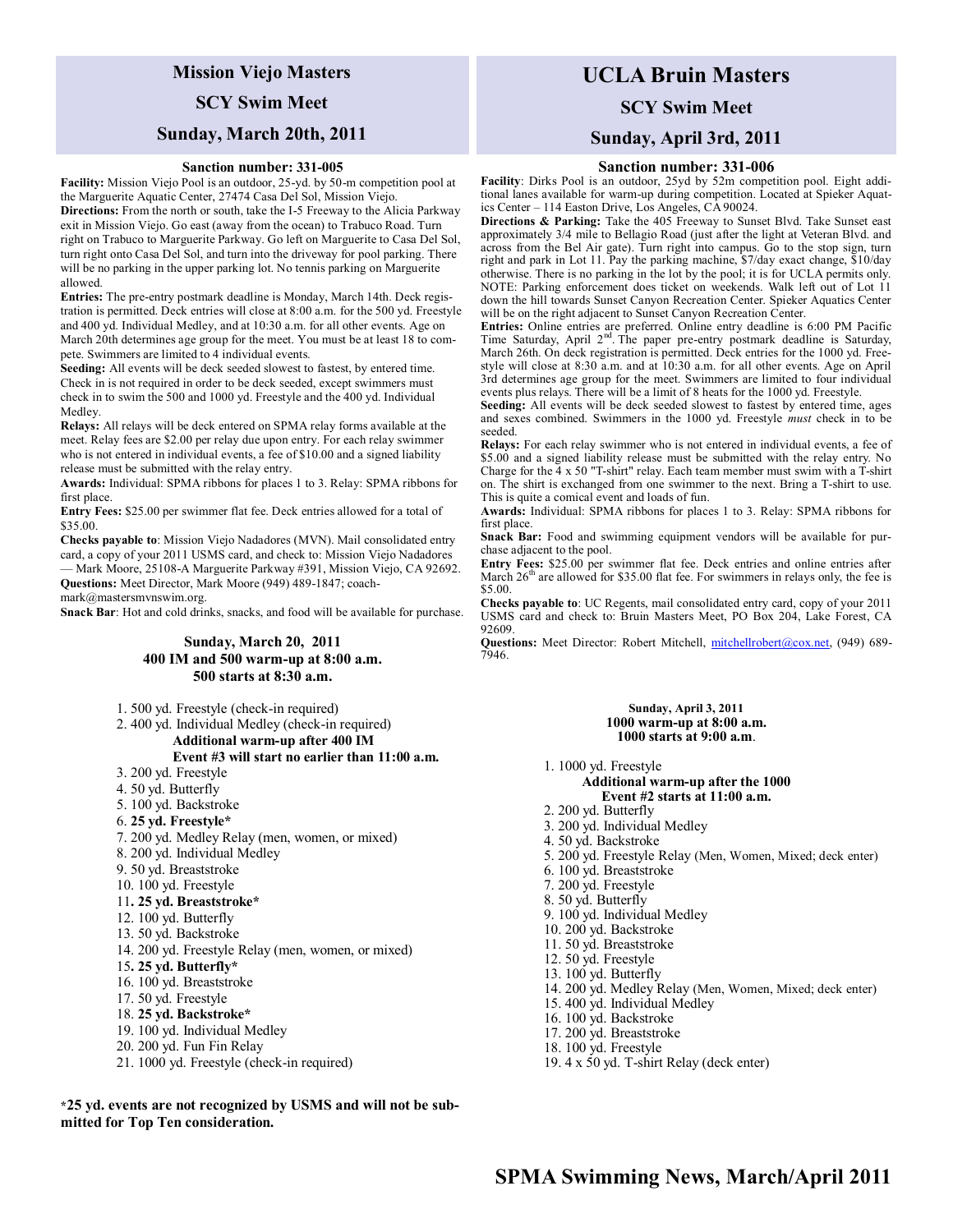# **UC-Irvine Masters SCY Swim Meet Sunday, April 10th, 2011**

#### **Sanction number: 331-007**

**Facility**: UCI Pool is located on the UCI campus, an outdoor, 8-lane competition pool with a warm-up area and fully automatic timing with 8 lane scoreboard.

**Directions:** *From the north*, take the Jamboree Rd. exit from I-405. Turn right on Jamboree Rd, left on Campus Dr., and right on West Peltason. The pool is ahead on the right. *From the south***,** take the University Dr. exit from I-405. Turn left on University, left on Campus Dr., right on West Peltason. The pool is ahead on the right. Park in the Mesa Parking Structure at Mesa Rd and West Peltason (\$8.00 per day). **Entries:** The pre-entry postmark deadline is Saturday, April 2nd, 2011. Deck entries will close at 8:30 a.m. for 500 yd Freestyle, and at 10:00 a.m. for all other events. Age on April 10th determines age group for the meet. You must be at least 18 to compete.

**Seeding:** All events will be deck seeded slowest to fastest, by entered time, ages and genders combined. Check-in is not required in order to be deck seeded, except swimmers must check in to swim the 500 yd. Freestyle.

**Relays:** All relays will be deck entered. For each relay swimmer who is not entered in individual events, a fee of \$10.00 and a signed liability release must be submitted with the relay entry.

**Awards:** Individual: SPMA ribbons for places 1 to 3. Relay: SPMA ribbons for first place.

**Entry Fees:** \$25.00 per swimmer flat fee. Deck entries are allowed for \$30.00 flat fee. For swimmers in relays only, the fee is \$5.00. **Checks payable to**: UC Regents

Mail consolidated entry card, a copy of your 2011 USMS card, and check to: Charlie Schober, UCI Crawford Hall, Irvine, CA 92697-4500. **Questions:** Meet Director, Charlie Schober, (949) 824-7946, ctschobe@uci.edu.

> **Sunday, April 10, 2011 Warm-up at 8:00 a.m. 500 yd. Freestyle starts at 9:00 a.m.**

1. 500 yd. Freestyle

## **Additional warm-up after 500 Event #2 starts at 10:30 a.m.**

- 2. 200 yd. Individual Medley
- 3. 200 yd. Freestyle Relay (Men, Women, Mixed)
- 4. 50 yd. Backstroke
- 5. 100 yd. Butterfly
- 6. 200 yd. Freestyle
- 7. 100 yd. Backstroke
- 8. 50 yd. Freestyle
- 9. 100 yd. Breaststroke
- 10. 100 yd. Freestyle
- 11. 50 yd. Butterfly
- 12. 50 yd. Breaststroke
- 13. 100 yd. Individual Medley
- 14. 200 Medley Relay (Men, Women, Mixed)

*Most meets have online registration and prefer*

*that swimmers enter online. Please go to* 

*http://www.SPMA.net* 

*for the list of our current meets* 

# **Santa Clarita Masters**

**SCY Swim Meet**

## **Sunday, April 17th, 2011**

### **Sanction number: 331-008**

**Facility**: Santa Clarita Aquatic Center, 20850 Centre Pointe Pkwy. **Directions:** *From the north*, take I-5 to the Valencia Blvd exit in Valencia. Go east several miles (Valencia Blvd turns into Soledad Canyon Rd) to Ruether Ave. Turn right and cross over railroad tracks. Turn right at Centre Pointe Pkwy. Turn left into driveway for Aquatic Center. *From the south*, take I-5 to Hwy. 14 north. Exit at Golden Valley Rd. Turn left onto Golden Valley Rd. Turn right on Centre Point Pkwy. Make a right into the driveway for the Aquatic Center. Parking available in both upper and lower parking lots.

**Entries:** The pre-entry postmark deadline is Saturday, April 9th. Deck entries for the 1650 yd. Freestyle will close at 8:45 a.m., all other deck entries close at 11:00 a.m. Age on April 17th determines age group for the meet. You must be at least 18 to compete.

**Seeding:** All events will be deck seeded slowest to fastest, by entered time, ages and sexes combined. Check-in is not required in order to be deck seeded, except swimmers must check in to swim the 1650 yd. Freestyle and the 400 yd. Freestyle.

**Relays:** All relays will be deck entered. Relay fees are \$5.00 per relay due upon entry. For each relay swimmer who is not entered in individual events, a fee of \$5.00 and a signed liability release must be submitted with the relay entry.

**Awards:** Individual: SPMA ribbons for places 1 to 3. Relay: SPMA ribbons for first place.

**Entry Fees:** \$25.00 per swimmer flat fee for online entries. \$30 flat per swimmer flat fee for mail-in entries. Deck entries allowed for a total of \$35.00.

**Checks payable to**: City of Santa Clarita.

Mail consolidated entry card, a copy of your 2011 USMS card, and check to: Santa Clarita Aquatic Center, c/o Santa Clarita Masters Club, 20850 Centre Pointe Pkwy, Santa Clarita, CA 91351. **Questions:** Meet Directors, Lance O'Keefe, (661) 250-3767,

lokeefe@santa-clarita.com.

 **Sunday, April 17, 2011 1650 warm-up at 8:00 a.m. 1650 starts at 9:00 a.m.** 1. 1650 yd. Freestyle (check-in required) **Additional warm-up after 1650 Event #2 starts 20 minutes after event #1** 2. 200 yd. Mixed Freestyle Relay 3. 100 yd. Butterfly 4. 200 yd. Freestyle 5. 100 yd. Breaststroke 6. 50 yd. Freestyle 7. 200 yd. Individual Medley 8. 400 yd. Freestyle (check-in required) 9. 100 yd. Backstroke 10. 50 yd. Butterfly 11. 400 yd. Individual Medley 12. 200 yd. Breaststroke 13. 100 yd. Freestyle 14. 50 yd. Backstroke 15. 200 yd. Butterfly 16. 100 yd. Individual Medley 17. 50 yd. Breaststroke 18. 200 yd. Backstroke 19. 200 yd. Mixed Medley Relay

20. 800 yd. Freestyle Relay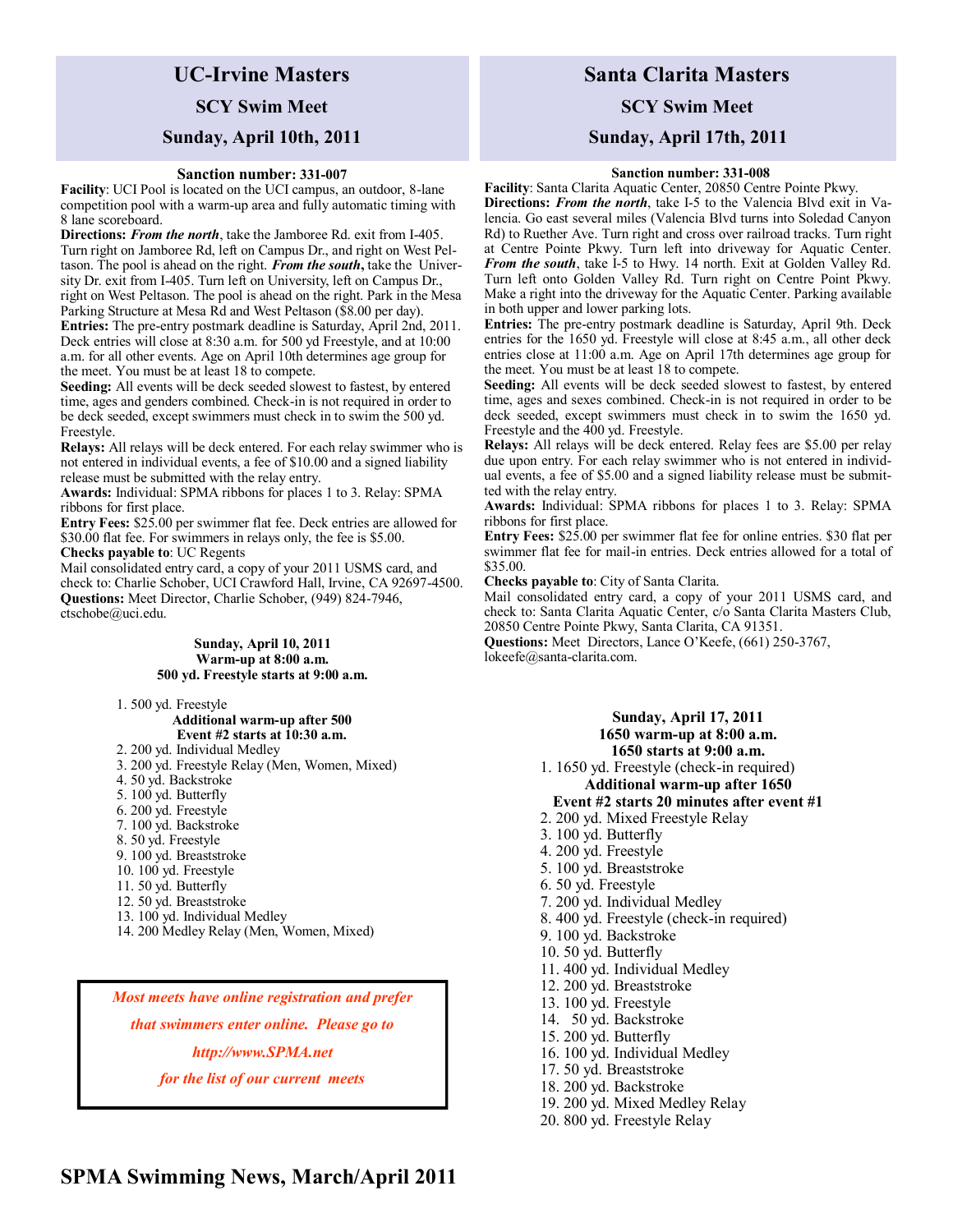# **La Mirada Armada 2011 SPMA SCY Regional Championship Meet**

## **Friday, May 13th to Sunday, May 15th, 2011**

#### **Sanction number: 331-009**

**Facility:** Splash Aquatic Center, 13706 La Mirada Blvd, La Mirada CA 90738. Splash is a 50-meter, all deep competition pool with a separate 25-yard warmup pool and Colorado timing and 16 lane scoreboard.

**Directions:** Take I-5 to the Beach Blvd exit. Go north on Beach Blvd 2 miles to La Mirada Blvd, turn left. The Splash Aquatic Center is on the right, behind the La Mirada City Hall, about two miles. The swim parking lot is immediately adjacent to the pool. All parking is free.

Entries: Flat fee of \$45.00 if postmarked on or before Monday, May 2<sup>nd</sup>. Add a \$10.00 late fee for all entries postmarked (or entered on-line) after Monday, May  $2<sup>nd</sup>$ . All entries must be received by 6:00 p.m. on Monday, May 9<sup>th</sup>. Entries received after May 3<sup>rd</sup> will not appear in the meet program. No individual deck entries will be allowed. Age on May 15<sup>th</sup> determines age group for the meet. You must be at least 18 to compete. Swimmers are limited to entering a total of 7 individual events for the entire meet and no more than 5 individual events per day. There will be no refund of entry fees after May  $9<sup>th</sup>$ .

**Relays**: All relays will be deck entered. Relay only swimmers may enter for a \$10.00 fee and must sign a consolidated entry card (meet T-shirt not included). Relay entries are \$12.00 per relay, and there is no limit on the number of relays a swimmer may swim, but swimmers may swim only one relay (men, women, or mixed) per event.

**Seeding:** All events will be seeded and swum slowest to fastest, except the 500, 1000, and 1650 yd. Freestyle which will be swum fastest to slowest. Men and women will be seeded together for the 500, 1000 and 1650 yd. Freestyle and 400 yd. Individual Medley, based on entry time. Men and women will swim separately for all other individual events. Scoring will be by gender and age group. The 1650 yd. Freestyle may be limited to the first 60 entries at the discretion of the meet director. Swimmers may enter both the 1000 and 1650 yd. Freestyle.

**Timing:** Electronic timing will be used and two timers per lane will be provided. Clubs are requested to assist with timing where possible.

**Check-in:** Positive check-in is required for all events. Check-in closes at 11:00 a.m. on Friday for the 1000 yd. Freestyle, 8:00 a.m. on Saturday for the 500 yd. Freestyle, and 8:00 a.m. on Sunday for the 1650 yd. Freestyle. Check-in for all other events will close one hour prior to the anticipated start of the event.

**Awards:** Individual: Medals for places 1 to 3 and ribbons for places 4 to 6 for each age group and gender. Relays: medals for 1st place, ribbons for 2nd and 3rd places. There will be special awards for high point male and female swimmer in each age group, based on points from individual events. Awards to the top eight teams, based on combined scoring for men and women, individual events plus relays.

#### **Checks payable to:** La Mirada Armada

Mail consolidated entry card, a copy of your 2011 USMS card, and check to: Alina DeArmas, P.O. Box 63, Simi Valley, CA 93062. Send a SASE or stamped postcard for a return receipt.

**Register online**: www.spma.net and click on 2011 SPMA SCY Championships.

Questions: Call (626) 806-1153 or send an email to rshipherd@msn.com. **Snack Bar:** A complete hot and cold snack bar will be available.

#### **Friday, May 13, 2011 Warm-up at 10:30 a.m. Meet starts at noon**

 *Check-in for 1000 yd. Freestyle closes at 11:00 a.m.* 1. 1000 yd. Freestyle (Women, Men)

2. Women's 200 yd. Backstroke

3. Men's 200 yd. Backstroke

4. Women's 100 yd. Breaststroke

5. Men's 100 yd. Breaststroke

6. Women's 100 yd. Freestyle

7. Men's 100 yd. Freestyle

8. 400 yd. Individual Medley (Women, Men)

9. 200 yd. Medley Relay (Women, Men, Mixed)

10. 400 yd Freestyle Relay (Women, Men, Mixed)

#### **Saturday, May 14, 2011 Warm-up at 7:15 a.m. Meet starts at 8:30 a.m.**

#### *Check-in for the 500 yd. Freestyle closes at 8:00 a.m.*

- 11. 500 yd. Freestyle (Women, Men)
- 12. Women's 100 yd. Backstroke
- 13. Men's 100 yd. Backstroke
- 14. Women's 200 yd. Butterfly
- 15. Men's 200 yd. Butterfly
- 16. Women's 200 yd. Freestyle
- 17. Men's 200 yd. Freestyle
- 18. Women's 50 yd. Breaststroke
- 19. Men's 50 yd. Breaststroke
- 20. Women's 100 yd. Individual Medley
- 21. Men's 100 yd. Individual Medley
- 22. Women's 50 yd. Butterfly
- 23. Men's 50 yd. Butterfly 24. 800 yd. Free Relay (Women, Men, Mixed)

**Sunday, May 15, 2011 Warm-up at 7:15 a.m. Meet starts at 8:30 a.m.**

### *Check-in for the 1650 yd. Freestyle closes at 8 a.m.*

- 25. 1650 yd. Freestyle (Women, Men)
- 26. 400 yd. Medley Relay (Women, Men, Mixed)
- 27. 200 yd. Free Relay (Women, Men, Mixed)
- 28. Women's 200 yd. Breaststroke
- 29. Men's 200 yd. Breaststroke
- 30. Women's 50 yd. Freestyle
- 31. Men's' 50 yd. Freestyle 32. Women's 100 yd. Butterfly
- 33. Men's 100 yd. Butterfly
- 34. Women's 200 yd. Individual Medley
- 35. Men's 200 yd. Individual Medley
- 36. Women's 50 yd. Backstroke
- 37. Men's 50 yd. Backstroke

Relays: A swimmer may swim only one relay in each of events 9, 10, 24, 26, and 27.

## *Hotel Information:*

**[Holiday Inn Select](http://reservations.hotel-guides.us/hotel/10006044-10222991O.html)** (714) 739-8500 14299 Firestone Blvd, La Mirada, CA 90638

**\$82 - \$99**

**[Extended Stay America](http://reservations.hotel-guides.us/hotel/10006044-10000629O.html)** (714) 670-8579 4775 Firestone Blvd, La Mirada, CA 90638 **\$89 - \$129** 

### **[Residence Inn by Marriott](http://reservations.hotel-guides.us/hotel/10006044-10210198O.html)** (714) 523-2800

14419 Firestone Blvd, La Mirada, CA 90638 **\$129 - \$179**

**Radisson -** (562) 945-8511 or (800) 395-7046 7320 Greenleaf Avenue Whittier, CA 90602 **\$119 - \$139**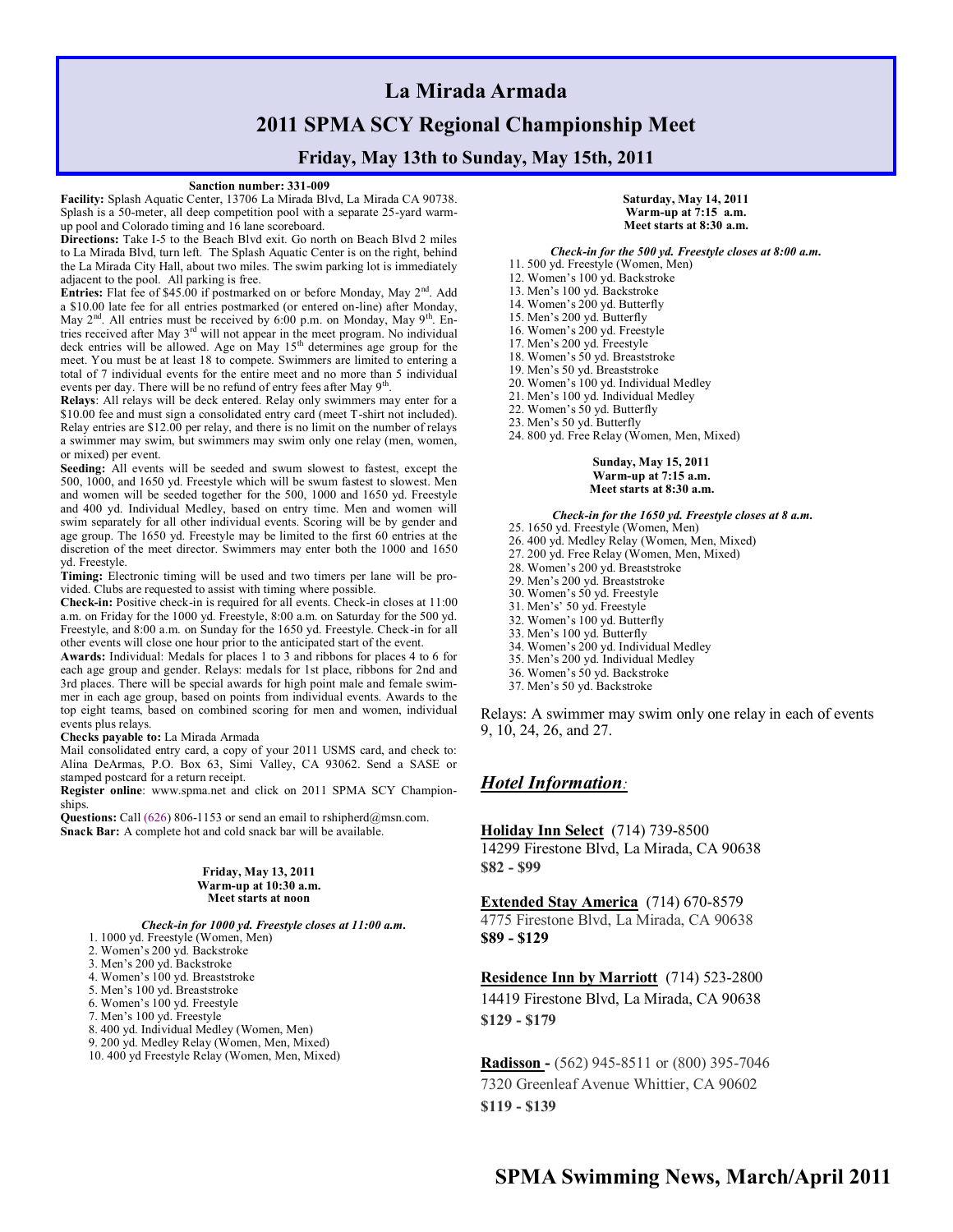## **Thoughts on Training for Masters Swimmers**

## *by Jessica Seaton, D. C.*

- Athletes show certain patterns as they age. I've observed that athletes in their early twenties can get away with a lot: they can train irregularly, train hard, injure themselves and bounce back pretty quickly. By the late twenties or early thirties a swimmer may experience a more or less serious injury which serves as the first "wake-up"call. If he or she gets good treatment, including rehabilitation exercises, future injuries to that area may be avoided. By the time athletes are in their late thirties they are beginning to understand that they are mortal. Irregular training, training too hard, training too little, all start making a bigger difference than they did ten years before. Poor training habits will lead to poor performance or to injuries (or both). By the time athletes are over forty they know they're not spring chickens anymore. Irregular training has more dire consequences, often leading more quickly to injury, and often of a more serious nature. This in turn leads to poor performance. It takes noticeably longer to heal and to get back up to one's former training level. As the years go on, all of this gets more pronounced.
- With all those nice generalizations mentioned above, there is one caveat: we are all on our own physiological schedule. Some of the factors that affect how quickly one ages are: genetics, quantity and quality of exercise, nutrition, illness, habits such as drinking alcohol or smoking cigarettes, outlook and attitude, and stress. Although "stress" is a kind of catch-word now, it is very significant. Most of us have seen friends practically age right before our eyes when they are under a lot of stress, either from work, family, friends, or relationships.
- By far the most studies on swimmers have been done on college swimmers in their late teens and early twenties. While they each have their own genetic make-up with their own biochemical and physiological individuality, they are still a rather homogenous group. Their lives are all rather similar with similar stress levels. Also, they are also all within a five year age group (18 to 23). A good training program for a twenty year- old college student might only lead to fatigue and poor performance in a forty-five year-old swimmer. A good program when life is easy and stress is minimal might cause one to fall apart when life is filled with stress. So each person may have different optimal workouts for different times of their life.
- Metabolism is the sum of catabolism (the process by which living tissue is changed into energy and waste products of a simpler chemical composition) and anabolism (the process by which food or any simple substance is changed into more complex compounds living tissue). Metabolism is a process that is constantly going on, whether we're active or inactive. The rate at which substances are being broken down and rebuilt is known as metabolic rate. Basal metabolic rate is the rate of metabo-

# **SPMA Swimming News, March/April 2011**

lism when the body is at rest. We know that this rate slows down as we age. Something that I've noticed is that there appears to be a drop when one reaches the early forties. It seems that at that point, in order to maintain one's weight, one needs to eat less and/or exercise more. People in their sixties generally eat a lot less than people in their thirties. Often by then they've adapted to a slower metabolism.

- Metabolism is affected by the amount of muscle mass one has. Muscle mass begins to decline after 50, thus the basal metabolic rate also declines. The only way to slow this this process down is weight training.
- This same slowing of the basal metabolic rate affects tissue healing. Training is a process of overusing a tissue (muscle), causing it to break down, and then a rebuilding of the muscle as a reaction. As we get older, this process is slower. If you're training hard every day of the week, or several days in a row, you're really not giving your body time to rebuild. The result is that you simply end up being broken down. This may show up as being constantly tired, easily injured, or just plain crabby. Some people do well swimming four consecutive days before they rest. Others can only swim two days in a row. Some can swim five days in a row if they alternate easy and hard workouts.
- A well-meaning, but uninformed coach may be encouraging you to do more than your body is able to do well. As Masters swimmers, we really need to listen to our own bodies. If you are feeling worn out or tired, that is your body telling you to take it easy. If you are under a lot of stress, your body's ability to repair itself may be impaired. Training hard during such times does not make sense and may very well lead to injury. However, easy to moderate workouts will help you to cope better with stress.
- If you know that five years ago you were able to train a certain way, it doesn't necessarily mean that you can train that way now. If you are constantly fatigued, your form will suffer and you will be practicing sloppy and not perfect strokes.
- If you need to be in the water five or six days per week for your mental health, then focus on kicking for a couple of those workouts. Most of us could use more kicking, and our shoulders could probably use the rest.
- **Dr. Seaton is a chiropractic orthopedist in private practice in West Los Angeles. She swims with West Hollywood Aquatics and is a member of the USMS Sports Medicine Committee. She can be reached at (310) 470-0282 or JSeaton@aol.com.**